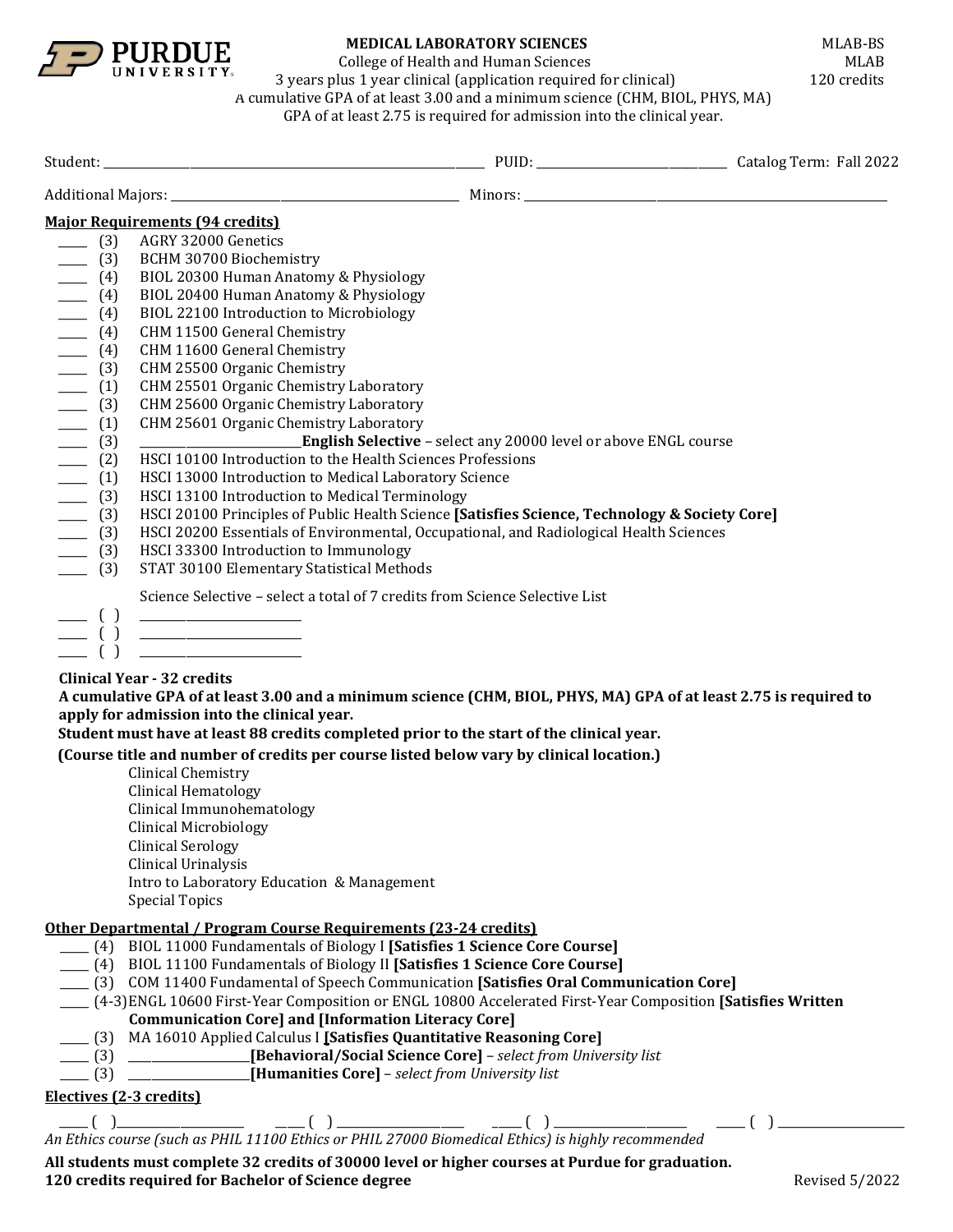### **Note: Most Medical Laboratory Sciences students graduate in August**

### University Foundational Learning Outcomes List:<https://www.purdue.edu/provost/students/s-initiatives/curriculum/courses.html>

### **Science Selective List**

Any 300 or above offering in the following areas: BCHM CHM **HSCI** NUTR

# **or**

Any 200 or above offering in the following areas: BIOL ENTM **HDFS** MA PHYS PSY

# **or**

Select offerings: AGRY 32100 Genetics Laboratory ANTH 20400 Human Origins ANTH 21200 Culture, Food & Health ANTH 53400 Human Osteology MA 16020 Applied Calculus II MA 16200 Plane Analytic Geometry & Calculus II MA 16600 Analytic Geometry & Calculus II PHYS 17200 Modern Mechanics PUBH 22000 Sexuality & Health PUBH 40000 Human Diseases and Disorders PUBH 40500 Principles of Epidemiology

A student may elect the Pass / Not-Pass (P/NP) grading option for elective courses only, unless an academic unit requires that a specific departmental course/s be taken P/NP. Students may elect to take University Core Curriculum courses P/NP; however, some major Plans of Study require courses that also fulfill UCC foundational outcomes. In such cases, students may not elect the P/NP option. A maximum of 24 credits of elective courses under the P/NP grading option can be used toward graduation requirements. For further information, students should refer to the College of Health and Human Sciences P/NP Policy.

Students are encouraged to use this advising worksheet as a resource when planning progress toward completion of degree requirements. An Academic Advisor may be contacted for assistance in interpreting this worksheet. This worksheet is not an academic transcript, and it is not official notification of completion of degree or certificate requirements. The University Catalog is the authoritative source for displaying plans of study. The student is ultimately responsible for knowing and completing all degree requirements